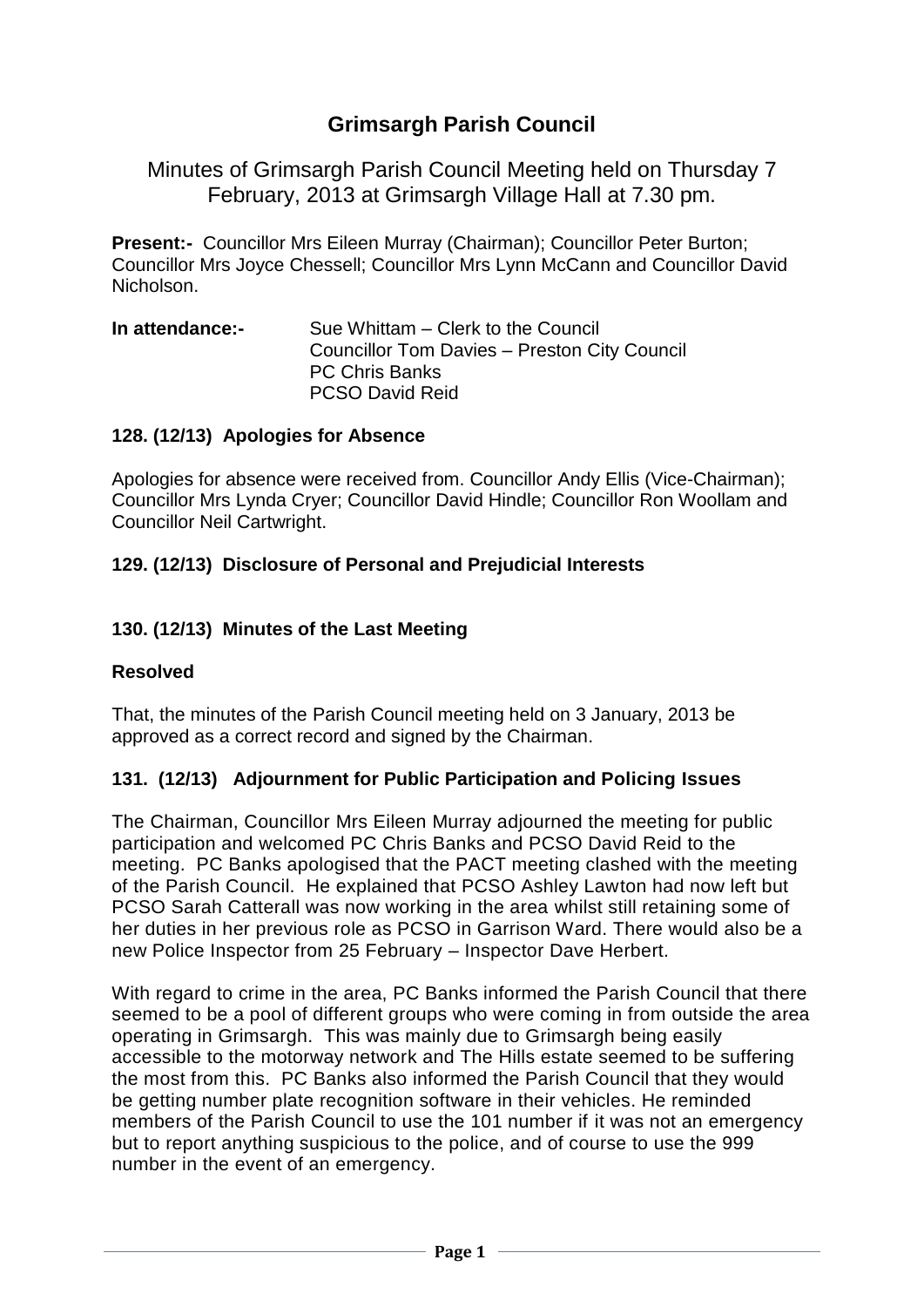The Chairman, Councillor Mrs Eileen Murray thanked the police for attending. Councillor Tom Davies informed the Parish Council that he had been approached by the Young at Heart Group to look at providing a bus shelter near to the Plough Pub – he was looking at how this could be funded.

The Chairman Councillor Mrs Eileen Murray then reconvened the meeting.

## **132. (12/13) Town and Country Planning Act, 1990**

The Parish Council gave consideration to the following Planning Application:-

06/2013/0048 - 14 Cedar Close, Grimsargh. Extension of first floor extension to rear of dwelling.

With regard to the Hallam Land Management Appeal it was felt that Preston City Council did not handle the appeal very well and it appeared to be a lack of training. This issue was going to be discussed at the Preston Area Committee/3 Tier Forum as other Parish Councils had raised similar concerns with regard to previous appeals. The decision on the Hallam Land Management Appeal was expected at the end of February/early March.

## **Resolved**

1) That the Parish Council had no observation to make in respect of Planning Application 06/2013/0048.

## **133. (12/13) Central Lancashire Highways Transport Master Plan**

The Parish Council gave consideration to the consultation on the Central Lancashire Transport Master Plan. It was agreed to go with option 3 of the consultation – Improve and Extend. The questionnaire was completed at the meeting for submission by the Clerk. An added comment would be that the Parish Council wished to see the Broughton by pass carried out.

## **Resolved**

That the Clerk submits the Parish Council's response to the Central Lancashire Highways Transport Master Plan Questionnaire as discussed at the meeting.

### **134. (12/13) Lancashire Best Kept Village Competition and Formation of Working Group.**

The Clerk had circulated a report with the Agenda on the Best Kept Village Competition on the formation of a Working Group. A copy of the report is presented in the Minute Book.

## **Resolved**

1) That the Parish Council establishes a Best Kept Village Working Group, full details to be agreed at the Annual Parish Council Meeting in May 2013. The purpose of the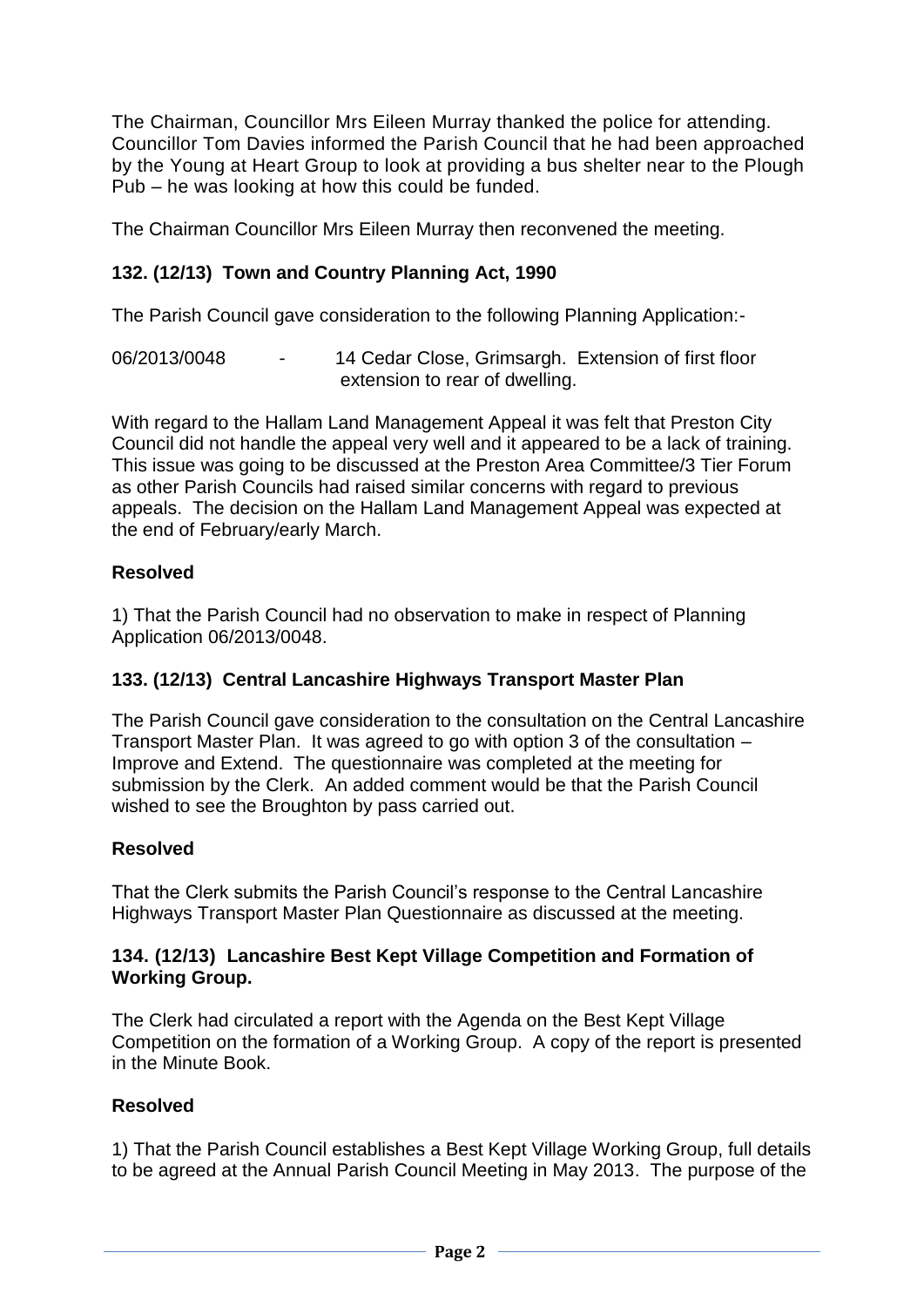Working Group will be to examine the Judges report from 2012 and develop/implement an action plan for improvement.

2) That the Parish Council does not enter the Best Kept Village Competition for 2013 but will work towards improving the village and entering the Competition in 2014.

## **135. (12/13) Report from the Conservation Area Status Working Group**

Councillor David Nicholson presented the report from the Conservation Area Status Working Group. The questionnaire was discussed and it was agreed that this needed slightly amending. It was suggested that the question should ask:- Do you agree with the principle of a designated conservation area in our village? This was agreed. It was also felt that people may wish to add further comments so "You may continue overleaf" was added to the comments box. It was further agreed it should be one person per form and any person over 18 in a household could complete the form, and that the form could be returned by e mail to the Clerk is they wished or by placing it in the Parish Council box in the post office.

The Chairman, Councillor Mrs Eileen Murray agreed to amend the form and she would then arrange for it to be available on the website. Councillor David Nicholson would bring copies along to the public meeting.

With regard to the public meeting it was noted that a meeting of the Conservation Area Status Working Group should be held before the public meeting to finalise the content and logistics. Councillor Mrs Joyce Chessell suggested that the public meeting should have an independent Chairman and this was seconded by Councillor Peter Burton and agreed by all present. As there was only a short time until the public meeting all Parish Councillors were asked to try and find a Chairman that would be suitable. It was agreed that Councillor David Hindle as Chair of the Working Group should present the Parish Council's proposal to the public meeting. The time allocated to this should be around ten minutes, with ten minutes also being allocated to Nigel Roberts to explain about Conservation areas. The main part of the meeting should be an open question and answer session. The Clerk would record the questions and answers for putting on the website. A copy of the map should also be available at the meeting. It was noted that the Clerk would speak to Councillor Ron Woollam to explain about the independent chairman as Councillor David Hindle was currently away.

It was further agreed that the Chairman, Councillor Mrs Eileen Murray should welcome people to the meeting and spend a couple of minutes explaining the purpose of the meeting, highlighting that things could be changed, and this was only the start of a process which if the residents were happy with would be subject to a full consultation by Preston City Council.

It was also agreed that if a meeting of the Working Group was not possible before the public meeting then all Parish Councillors who were available should get together and finalise the arrangements for the public meeting.

## **136. (12/13) Nellie Carbis Millennium Woodland**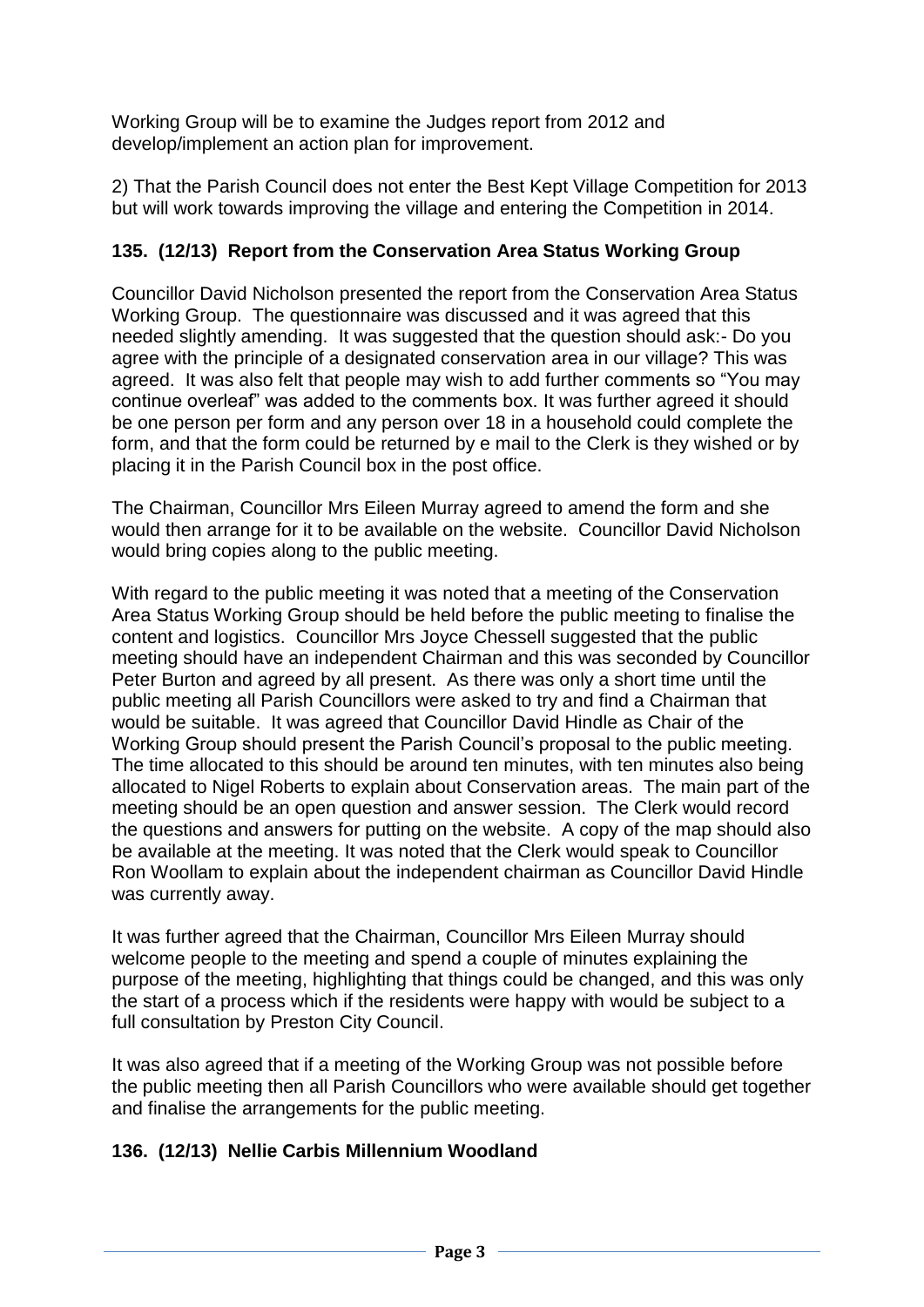The notes from the recent Nellie Carbis Millennium Woodland meetings held on 15 January and 28 January 2013 were presented and a copy was placed in the Minute Book. The purpose of the meetings was to look at the present position with regard to the Nellie Carbis Millennium Woodland and what needed to be done in the future to ensure that the woodland remained a valuable asset for the Parish Council.

It was noted that Councillor David Hindle and Councillor Ron Woollam had now stepped down from their involvement with the woodland group. The Chairman, Councillor Mrs Eileen Murray and the Clerk had held a meeting with David Leech and Steve Hutson and various options for the running of the woodland had been discussed. The report presented contained a number of recommendations to the Parish Council and these were agreed.

## **Resolved**

1) That the Nellie Carbis Millennium Woodland is run by the Nellie Carbis Millennium Woodland Working Group to ensure efficient and effective management of the woodland.

2) That in line with the Working Group guidelines as approved by the Parish Council at their meeting in April 2012 it was agreed that three members of the Parish Council should be co-opted onto the Working Group. It was agreed that these were the Clerk, Councillor Mrs Eileen Murray and one other member of the Parish Council. As access to the woodland needs to be available for all users, it was suggested that Councillor Mrs Lynda Cryer may wish to take on this role as an expert on disability issues. In addition David Leech and Steve Hutson will be co-opted onto the Group and any other volunteers/members as deemed appropriate by the Working Group.

3) That the draft Terms of Reference for the Working Group should be presented to the March meeting of the Parish Council for approval.

4) That the Grimsargh Millennium Project account is closed and any outstanding balance is transferred to the Parish Council when all outstanding invoices have been paid/processed.

5) That the Nellie Carbis Millennium Project Group ceases to exist and any assets are transferred back to the Parish Council as set out in their Constitution dated 21 September 2000.

## **137. (12/13) Redrow Residents Association – for information only**

Councillor David Nicholson presented an update from the Redrow Residents Association for information. It was pleasing to note that a grant of £500 had been awarded from Green Partnership Awards (GPA) towards the "Grimsargh Pond Improvement". These improvements would take place on the afternoon of Saturday 23rd March 2013 between the hours of 1pm and 3 pm to improve the pond area by the planting of vegetation and the building of a hibernaculum.

It was also noted that parking was an issue on certain parts of the estate and PCSO David Reid would be invited to the next Redrow Residents Association meeting. It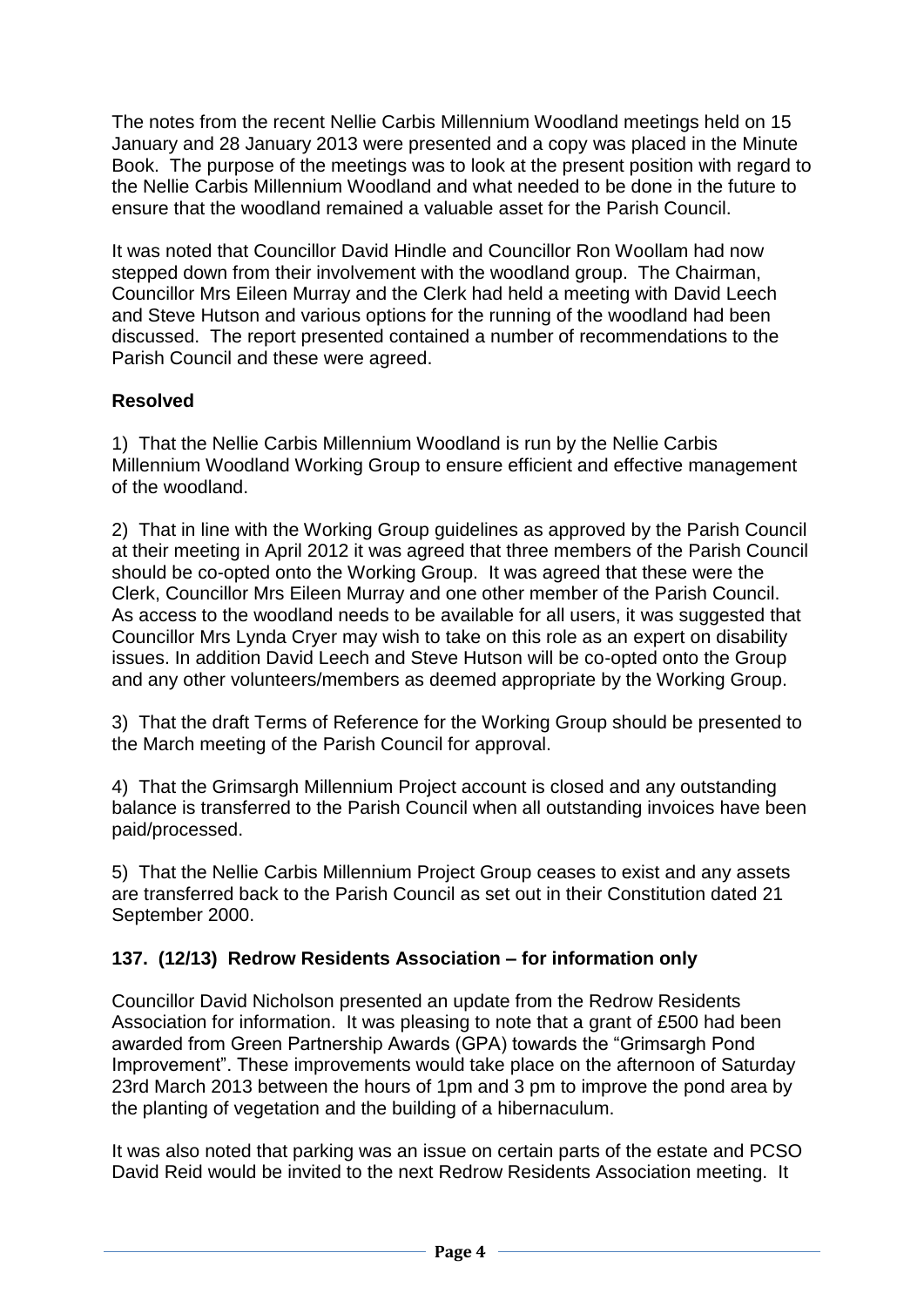was further noted that the absence of waste bins had been raised with Preston City Council.

## **Resolved**

That the report is received and noted.

## **138. (12/13) Friends of Grimsargh Green (FoGG) – for information only**

Councillor Mrs Joyce Chessell gave an update to the Parish Council on the work of FoGG. She explained that she had raised with Matt Kelly the issue of the missing bin, and that the tree work was still continuing but should be finished shortly.

With regard to the problems with contractors working for a local housing developer using the car park this was a difficult one to solve. It was noted that a contractor had got his van stuck under the height restriction barrier and that local residents had complained about being unable to use the car park due to contractor vehicles. Councillor Mrs Joyce Chessell said she would e mail Matt Kelly to ask him to place a height notice on the barrier but it was difficult to restrict people from parking on a public car park.

With regard to the QEII Celebration day, the date of Sunday 12 May was proposed between 1-4pm. A Dick Kerr Ladies FC fund raising event would be held on 27 March 2013 at the Village Hall to raise funds for the QEII celebration.

## **Resolved**

That the report is received and noted.

#### **139. (12/13) Financial Matters, banking and approval of Lengthsman's wages for 2013 onwards.**

It was noted that we currently had an estimated £17,919.11 in the bank as at 1 February 2012.

It was noted that since the last meeting we had paid the invoice to Preston City Council for £100 for the printing of the Conservation area flyer as previously agreed. (Cheque no 622).

## **Resolved**

1) That, the following invoices be approved for payment:-

- AVJ Design Limited for logo design £60. (Cheque no 623).
- Sue Whittam Clerk –7 January, 14 January, 21 January and 28 January = 4 weeks at £92 per week =  $£368$  (cheque no 624).
- Adam Cooper January 37 hours at £11.50 per hour = £425.50 + VAT  $@$ 20% = £85.10. Total £510.60. (Cheque no 625).